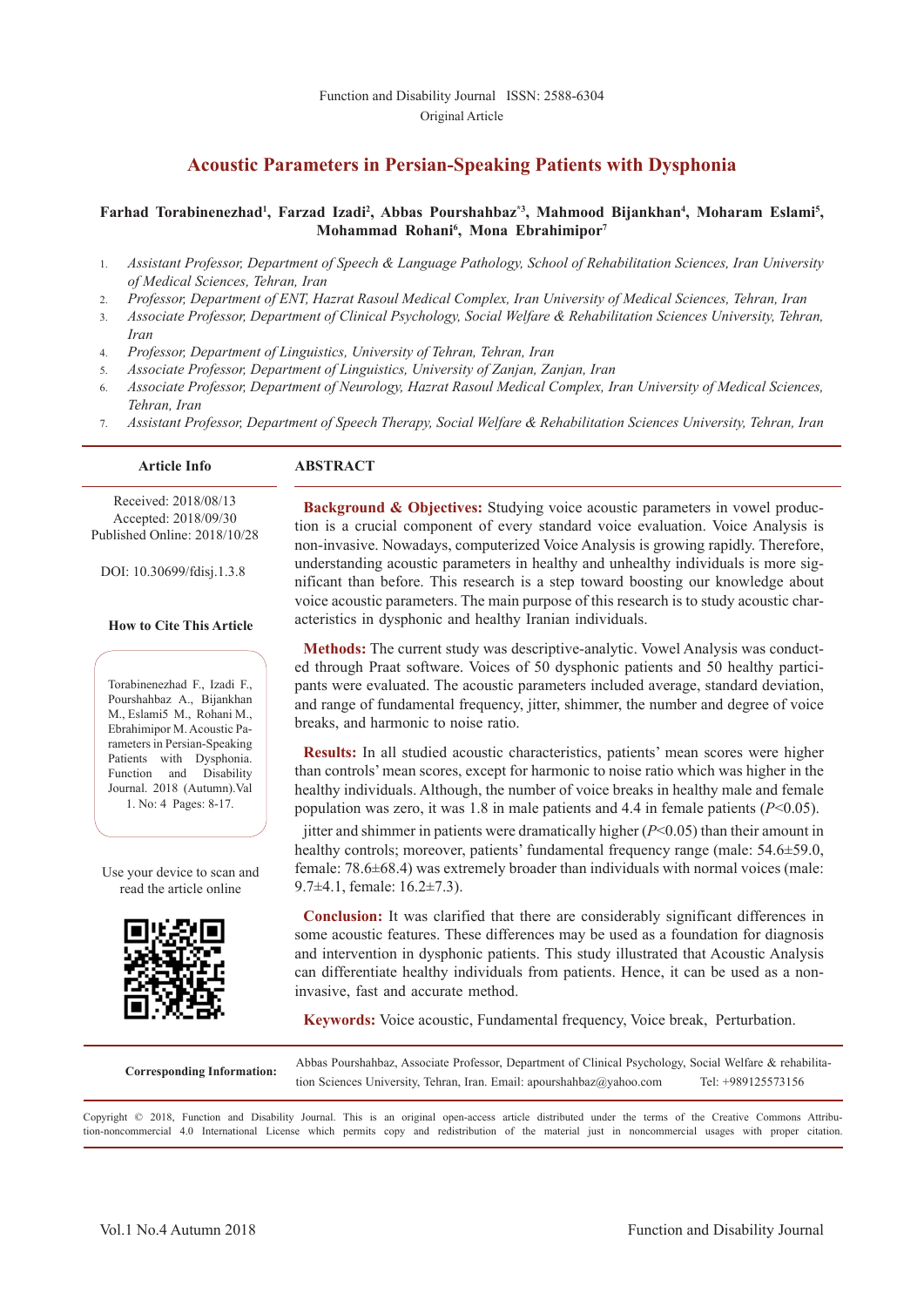# **Introduction**

Voice is one of the main communication tools (Nicolosi, Harryman, Kresheck, 2004). All languages use voice extensively and systematically. Voice is the product of complex multi-dimensional system, and is a combination of anatomical, physiological, and neurological systems with a complicated coordination (Zojaji, Mirzadeh, Nourian, Sadeghi, 2007). Voice is a unique capacity which makes the speech audible and also expresses our emotions and thought. Every person has an individualized voice which not only reflects physical status of larynx (Chen et al., 2010), but it can also be affected by overall health (Saloni, Sharma, Gupta, 2013). Acoustic properties play an important role in optimal and effective communication. These parameters i.e. fundamental frequency (F0), jitter, shimmer, and harmonics-to-noise ratio (HNR) can provide some of the crucial properties of vocal health (Zojaji, Mirzadeh, Nourian, Sadeghi, 2007; Eadie, Stepp, 2013).

In a typical voice, vocalization can be continued with ease for a period of time. However, it is not the same in some voice disorders. There may be some interruptions in abnormal vocalization which can be examined by Praat software through the following methods: (І) the number of voice breaks i.e. the number of intervals between continuous pulses; and (ІІ) the amount of voice break defined as the total duration of voice breaks in the period of vocalization.

F0 directly indicates the vocal cords vibration which is evaluated through vowel or speech production (Zraick, Wendel, Smith-Olinde, 2005). In fact, measuring the F0 during vowel production is more prevalent and convenient. Vowel /æ/ which is an open vowel is often chosen to evaluate voice. It is also expected that women have a higher F0 than men. Three factors determine the fundamental frequency: length, volume and tension of the vocal folds (Dehqan, Ansari, Bakhtiar, 2010). Length and volume of the vocal cords are different in two sexes, but tension can affect the frequency independently

from the sex. As a case in point, a young man with Falsetto, a functional disorder, produce a high pitch voice due to the vibration of the middle of the vocal cords while there is no problem with length and volume of the vocal cords. In brief, F0 is a crucial factor which should be included in all voice assessments. However, its diagnostic value is another issue. It may be inappropriate to differentially diagnose a voice disorder just based on the F0. The following points should be taken into consideration in F0 assessing: It should be static during the production, but there are actually some fluctuations which make the vibration relatively static. This phenomenon can be investigated through the range of F0 variations and pitch standard deviation<sup>1</sup>. These measures are expected to be slight in a normal voice (Deliyski, Dimitar, 2001); otherwise, it is diagnosed as abnormal.

The perturbation of vocal cord vibration is also quantifiable by means of two factors: jitter and shimmer. Jitter manifests perturbation between consecutive signals of the larynx, and shimmer measures the perturbations in the signal amplitude of the larynx (Zojaji, Mirzadeh, Nourian, Sadeghi, 2007). One of the most appropriate (practical) factors in voice evaluation is harmonicity or HNR indicating the degree of acoustic periodicity. If 99% of the energy of the signal is in the periodic part, and 1% is noise, the HNR is 20 dB2 . A HNR of 0 dB means that there is equal energy in the harmonics and in the noise (Boersma, Weenink, 2006). This index can be used to survey the quality of voice. A normal human is able to continuously produce vowel /æ/ with a HNR of about 20 dB. Higher frequencies may have higher HNR. In contrast, vocal hoarseness reduces this amount.

Clinicians believe that considering multiple parameters in assessment is more reliable and suitable than clinical judgment based on one parameter, such as F0 or jitter or shimmer (Schindler et al., 2009; Wolfe, Martin, 1997). Voice disorders occur in %3 of adults (Boone, McFarlane, Von Berg, Zraick, 2005). Voice

<sup>1</sup> .Praat software measures pitch standard deviation in each participant individually and reports it in voice analysis under the same term. 2 .HNR is expressed in decibel.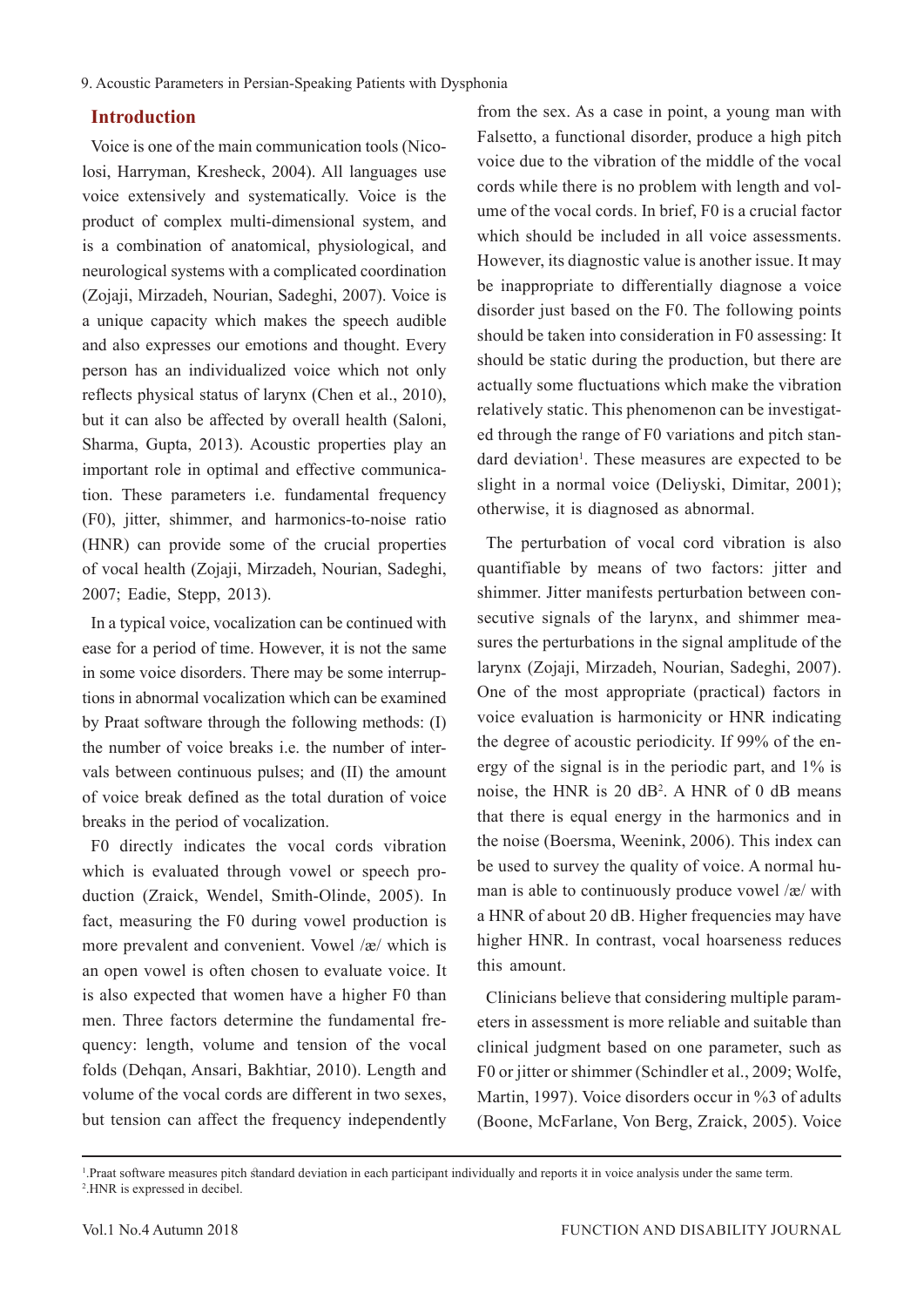scientists, speech & language pathologists, and therapists devote most of their energy, talent, and time to diagnose and evaluate the severity of voice disorder. They do this by various perceptual, acoustic or physiological tools (Dibazar, Berger,& Narayanan, 2006). In other words, voice properties can be examined instrumentally or non-instrumentally. Instrumental evaluation is done through a variety of software (Finger, Cielo, Schwarz, 2009; Naufel, Grillo, Grechi, 2006). Examiner's errors do not occur in instrumental analysis and this is the priority of this kind of evaluation. The results of acoustic evaluation can easily be compared with normal population and leads to a more precise diagnosis. Nowadays, instrumental evaluation is worldwide, because of the accessibility of computers and electronic devices (Zojaji, Mirzadeh, Nourian, Sadeghi, 2007).

For several decades these properties have been frequently examined in various languages, especially English language. However, there are only few studies on Persian speakers' voice characteristics (Zojaji, Mirzadeh, Nourian, Sadeghi, 2007; Dehqan, Ansari, Bakhtiar, 2010; Aghadoost, Amiri-Shavaki, Moradi, Jalai, 2013), and there are actually no studies on the range of fundamental frequency, pitch standard deviation, number and degree of voice breaks in Persian language speakers. Furthermore, some studies measured acoustic features in Persian speakers and used it to evaluate the efficiency of their intervention, but unfortunately there is no published data on that (Safari, Amiri-Shavaki, Ghorbani, Izadi, 2009).

In the present research, less studied factors were taken into careful consideration and the measurement conciseness was improved by more advanced equipment such as external sound card, condenser microphone, and use of "TextGrid" (Pépiot, 2014) in order to have a more reliable results.

The main purpose of this study was to investigate the acoustic properties in dysphonic patients and their differences with normal Iranian population. Clinical intervention requires precise pre and post evaluation in order to document the patients' improvement (Zojaji, Mirzadeh, Nourian, Sadeghi,

2007) and decide about how to continue the treatment. For these reasons, clinicians and researchers need to be knowledgeable about the vocal characteristics of their native language (Naufel, Grillo, Grechi, 2006; Wang, & Huang, 2004). In other words, the second aim of this research was to meet some parts of this requirement.

### **Materials and Methods**

#### **Participants**

100 individuals participated in this study; half of them were healthy (34 men and 16 women) and the others were dysphonic (33 men and 17 women). The sample size was calculated based on the following formula: n=16s2/d2 (Streiner, 2013).

The inclusion criteria for the case group included: Speaking Persian language as the maternal one with the standard accent, no history of neurologic and systemic diseases, and avoidance of smoking and alcohol. The patients were selected from ENT clinic of Hazrat Rasoul Medical Complex, Iran University of Medical Sciences (IUMS). Their voice disorder and its type were confirmed by a fellowship of laryngology. Furthermore, their voice problem was ascertained by two speech and language pathologists (Naufel, Grillo, Grechi, 2006) who were expert in voice disorders. None of the patients were aphonic. Their mean age was  $44.60 \pm 14.04$  years. The distribution of the type of voice disorder can be seen in Table 1. Normal individuals were chosen from the employees of a company.

The inclusion criteria for the control group were similar to the other group. In addition, they should not have a history of neck and larynx surgery, or taking medication at the research period (Finger, Cielo, Schwarz, 2009). Their mean age was  $40.66 \pm 11.53$ years. This study was accomplished from May to September 2014.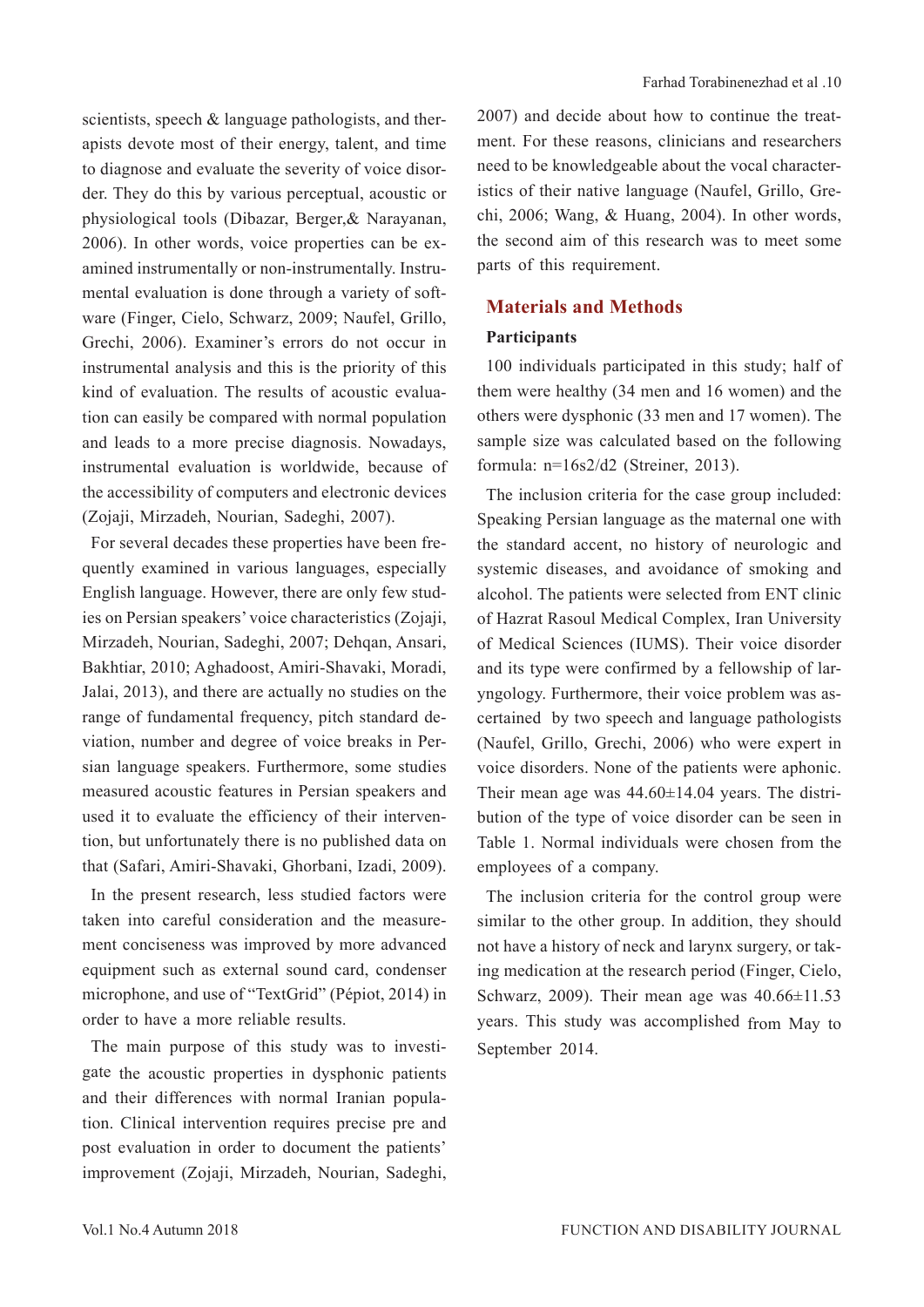#### 11. Acoustic Parameters in Persian-Speaking Patients with Dysphonia

|  | Table 1. The Distribution of the Type of Voice Disorder |  |  |
|--|---------------------------------------------------------|--|--|
|  |                                                         |  |  |

| <b>Etiology</b> | <b>Frequency</b> | <b>Percent</b> |
|-----------------|------------------|----------------|
| Functional      | 13               | 26.0           |
| Neurogenic      | 24               | 48.0           |
| Organic         | 13               | 26.0           |
| Total           | 50               | 100.0          |

# **Speech Task and Voice Recording**

The headset microphone (Unidirectional, BBS-MU-435, Hong Kong) was placed 10-15 cm from the speaker's mouth and at a 45° angle from the speaker's mouth. The microphone was previously calibrated by the sound level meter (Awan, Giovinco, & Owens, 2012).

Every examinee produced vowel /æ/ continuously for 5 seconds (Naufel, Grillo, Grechi, 2006; Awan,& Roy, 2005). The voice was recorded (Laptop Samsung - model: 300E, china) by JetAudio application with "wav" format and sample rate of 44100 KHz (Dirk, & Braun, 2011), through external sound card (Mackie ONRX Black Jack-USB, USA) (Aghadoost, Amiri-Shavaki, Moradi, Jalai, 2013; Dehqan,& Scherer, 2013). Then every voice was saved separately. All voices were recorded at 9-13 o'clock (Toran, & Lal, 2009) in a quiet room (Dejonckere et al., 2001).

### **Voice Analysis**

Recorded voices were opened in Praat (Version 5.1.17) (Boersma,& Weenink, 2009) software (Finger, Cielo, Schwarz, 2009; Sonu, 2012), and a "Text-Grid" was made for each participant. In this section, the median 3 seconds of vowel was selected (Zojaji, Mirzadeh, Nourian, Sadeghi, 2007; Felippe, Grillo, Grechi, 2006) and its "TextGrid" was saved. Then, the script (Pépiot, 2014) section was activated in Praat software. And all voices were analyzed with suitable script.

All data were categorized and analyzed statistically by SPSS17. The information included average, standard deviation, and range of fundamental frequency, jitter, shimmer, the number and degree of voice breaks, and HNR. These parameters were considered as acoustic characteristics (Dirk, & Braun, 2011; Sonu, 2012; Felippe, Grillo,& Grechi, 2006).

# **Statistical Analysis**

The statistical analysis (K-Stest) revealed that the only variable which followed the normal distribution was the HNR. Therefore, independent t-test and Mann–Whitney tests were used to identify the mean differences in HNR and other variables respectively.

# **Ethical Considerations**

In this study, the participants received information concerning the study, and all participants signed the informed consent before participation. They were assured that their information would remain confidential. The researchers observed all ethical issues in accordance with the Helsinki Convention.

# **Results**

The patients' mean values were higher than normal population in all eight acoustic features except the HNR which was higher in the second group. The differences in some of the acoustic features were enormous, like the pitch standard deviation in the patients, which was 8 times higher than the controls' scores. On the other hand, there were some features which did not differ dramatically between two groups (Table 2).

The findings of this study showed that there is no significant difference for F0 between the healthy and the dysphonic subjects. The results indicated that the mean of pitch standard deviation were 2.2 in normal women and 18.3 in female patients. Likewise, it was 1.7 in normal men and 16.0 in male patients. It is obvious that the difference between two case and con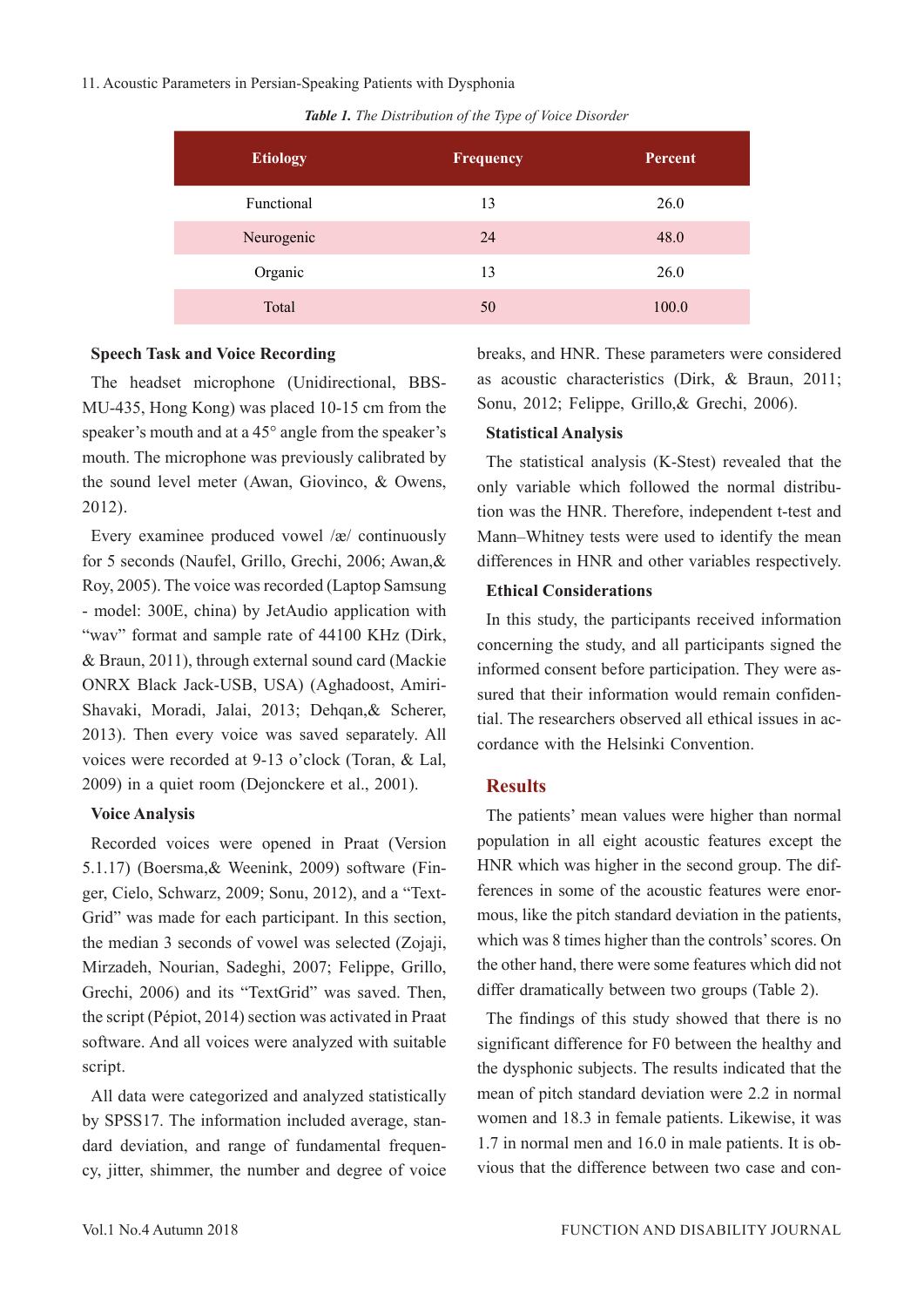trol groups were significant  $(P<0.05)$ . Similarly, patients had a significantly broader mean F0 range than normal subjects.

Based on our findings, the amount of jitter differed significantly (*P*<0.05) between case and control groups. Likewise, patients' shimmers were remarkably (*P*<0.05) higher than shimmer in the control group. In the present study, there was a significant difference (*P*<0.05) in HNR between two groups.

Similarly, the number and the amount of voice breaks, differed significantly in the case and control groups (*P*<0.05).

| <b>Sex</b> | <b>Acoustical</b>      | <b>Health Group</b> |                  | <b>Dysphonic Group</b> |          |
|------------|------------------------|---------------------|------------------|------------------------|----------|
|            | <b>Characteristics</b> | Mean                | St. Dev.         | <b>Mean</b>            | St. Dev. |
|            | F0 Ave                 | 200.4               | 19.2             | 209.5                  | 35.1     |
|            | Pitch Std              | $2.2\,$             | 0.9              | 18.3                   | 21.6     |
|            | F0 range               | 16.2                | 7.3              | 78.6                   | 68.4     |
| women      | Jitter                 | 0.004               | 0.001            | 0.018                  | 0.025    |
|            | Shimmer                | 0.036               | 0.014            | 0.074                  | 0.049    |
|            | <b>HNR</b>             | 20.7                | 2.8              | 15.1                   | 8.4      |
|            | No. VB                 | $\boldsymbol{0}$    | $\boldsymbol{0}$ | 4.4                    | 6.7      |
|            | Dg. VB                 | $\boldsymbol{0}$    | $\mathbf{0}$     | 0.2                    | 0.2      |
|            | F0 Ave                 | 125.6               | 15.9             | 136.1                  | 28.3     |
|            | Pitch Std              | 1.7                 | 0.7              | 16.0                   | 22.7     |
|            | F0 range               | 9.7                 | 4.1              | 54.6                   | 59.0     |
| men        | Jitter                 | 0.003               | 0.001            | 0.019                  | 0.025    |
|            | Shimmer                | 0.030               | 0.017            | 0.097                  | 0.066    |
|            | <b>HNR</b>             | 20.2                | 4.2              | 12.0                   | 7.0      |
|            | No. VB                 | $\boldsymbol{0}$    | $\boldsymbol{0}$ | 1.8                    | 3.0      |
|            | Dg. VB                 | $\mathbf{0}$        | $\boldsymbol{0}$ | 0.1                    | 0.2      |

| Table 2. Mean of Acoustic Characteristics in Normal & Patients Groups |  |
|-----------------------------------------------------------------------|--|
|-----------------------------------------------------------------------|--|

Abbreviations: F0= Fundamental frequency, F0 Ave= Fundamental frequency Average, Pitch Std= Pitch Standard deviation, F0 range= Fundamental frequency range, HNR= Harmonics to noise ratio, No. VB= Number of Voice Breaks, Dg. VB= Degree of Voice Breaks, St. Dev.= Standard deviation.

### **Discussion**

The mean of F0 in normal male and female were 125.6 Hz and 200.4 Hz, respectively. This variance is resulted from the anatomical differences. Besides, the patients' F0s (male: 136.1 and female: 209.5) were slightly but insignificantly higher than the normal population. This finding is consistent with Lowell and et al. (2012) stating that there is no significant difference in F0 between patient (MTD) and control groups. Dehghan et. al. (2010) reported a significant difference between typical men and women's mean

fundamental frequencies (126.1 Hz and 214.6 Hz respectively). Similarly, Wang & Huang (2004) provided evidence on this difference. There was also a significant difference between sexes in this study. Although there is some minor diversity between these findings, but it is probably resulted from individual differences and/or the dissimilarity in analytic systems. In contrast, there is no consensus on the F0 difference between healthy and unhealthy voices. In order to reach a better judgment for F0, we need to take advantage of the data from the F0 range and pitch standard deviation. As mentioned earlier, our partici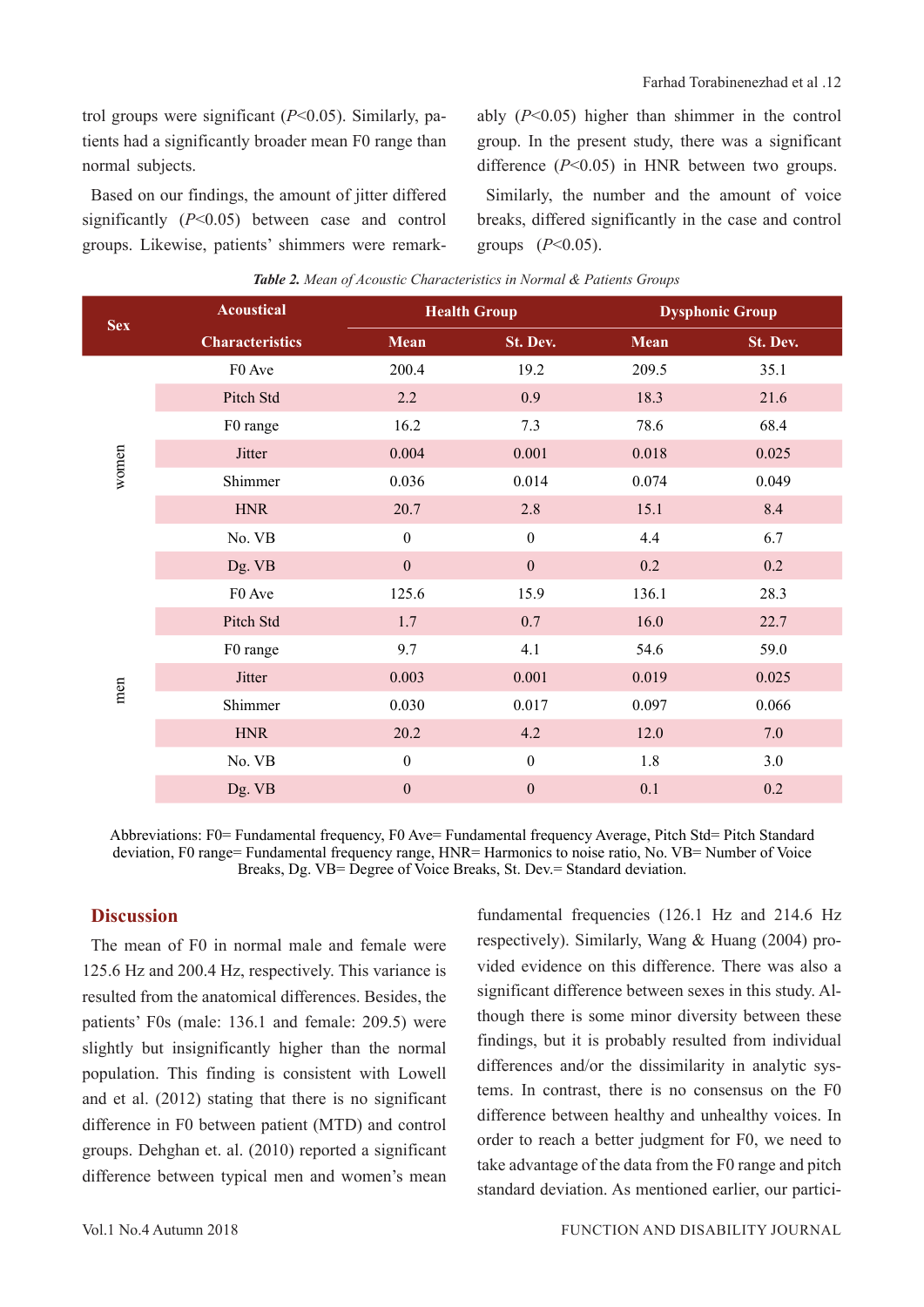pants were asked to produce a vowel continuously and constantly; therefore, the F0 range was expected to be minor (Little, 2009). Baken & Orlikoff (2000) suggested 10 Hz of F0 variation in normal men and low pitch voice, and about 30 Hz of F0 variations in female voice. This range is one octave higher in healthy women. Although the range of F0 variation is so limited in the normal population, it was so broad among our patients. Previously, there had been no data on the F0 range in Persian speakers. Little (2009) verified the difference in F0 range between healthy individuals and patients with Parkinson's disease. There are also more investigations confirming this difference (Goberman,& Blomgren, 2008; Stepp, Hillman,& Heaton, 2010). The other important factor is the pitch standard deviation. The lower the pitch standard variation is, the less variation in F0 during a speech would be expected. The relationship between the speed of recovery from spasmodic dysphonia and the pitch standard deviation during speech have been known for many years (Eadie, Stepp, 2013; Goberman,& Blomgren, 2008 ). The difference between two groups in mean of pitch standard deviation was highly significant in this study, and from this point of view, this research was consistent with the previous ones.

As the preceding investigations illustrated, any organic, neurologic, or functional change in the larynx may alter voice and shaken its acoustic features. Consequently, the jitter and shimmer increase. They are obviously the indicator of interruption in frequency and intensity. In this survey, the amount of jitter and shimmer differs significantly between case and control groups, which is consistent with findings of Casado et al. (2001), Shao et al. (2010) and Olszewsk et al. (2011). In addition, Dehghan et al. (2010) investigated jitter and shimmer in normal Persian speakers. Their findings are slightly different from our research which is probably due to using different software packages (Batalla et al., 2014). They used Dr. Speech software which is designed for clinical work, and its accuracy in determining time period is less than Praat. Nonetheless, these two surveys are similar in their findings on insignificant jitter and shimmer differences in males and females (Awan, Giovinco,& Owens, 2012).

There was a marked difference in HNR between case and control groups. It is worth mentioning that the mean of HNR in female patients was higher than this ratio in male patients, which is likely because of their higher F0. As mentioned earlier, HNR goes up with higher frequency. Dehghan and Scherer (2013) examined teachers' voices and similar to our study, concluded that the HNR in female teachers is notably higher than HNR in the control group. However, despite of our findings, they found no difference in HNR in the male population.

The vowel can be easily produced continuously with no breaks in normal people and in normal situations. In other words, voice break in the normal population is zero (Di Nicola, Fiorella, Spinelli, & Fiorella, 2006). Hence the observation of "voice break" can be an appropriate indicator of voice disorder. The amount and number of voice breaks in our normal group were zero, unlike the patient group who obviously had voice breaks. Some researchers believe that voice breaks are one of the main characteristics of spasmodic dysphonia (Sebastian, Gowri, 2014; Dejonckere, Manfredi, 2011 ) and others recognize it as a diagnostic strategy for voice disorders (Dejonckere et al., 2001; Cannito, Buder, Chorna, Dressler, 2012). Consistent with our results, Nicola et al. (2006) illustrated that voice break in patients were 27, while it was zero in healthy voice.

#### **Conclusion**

In this study, some acoustic parameters such as range of fundamental frequency, pitch standard deviation, number and degree of voice breaks were investigated in Persian language speakers for the first time and their value was determined in healthy and dysphonic individuals. This study revealed that acoustic features in dysphonic patients are incompatible with normal voice characteristics, especially in jitter, shimmer, HNR, pitch standard deviation, and range of fundamental frequency. Moreover, voice break can be an indicator of voice problem. Also, this study illustrated that acoustic analysis can differentiate healthy indi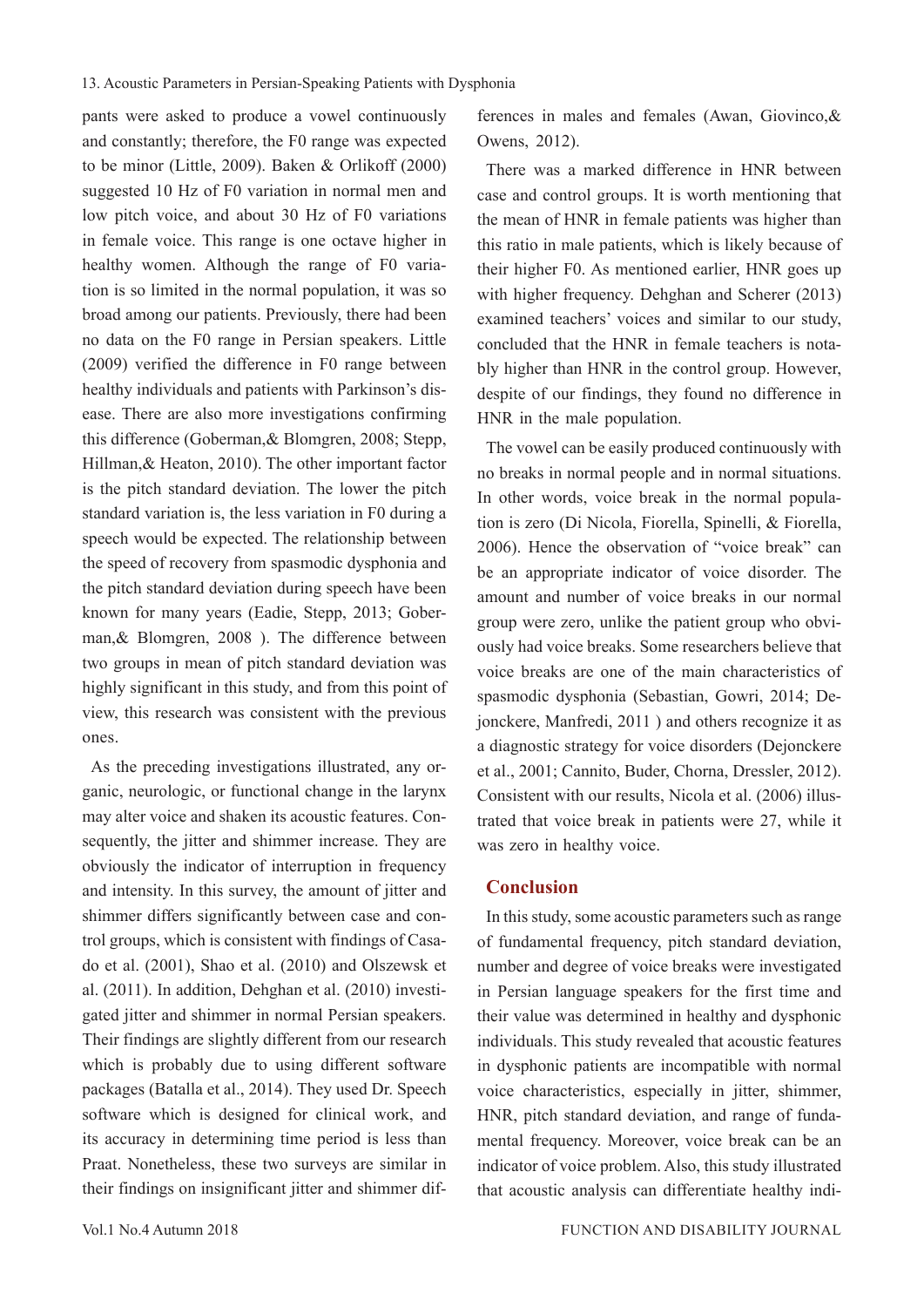viduals from patients. Hence, it can be used as a noninvasive, fast and accurate method. Our data may be used as relative criteria in voice assessment and intervention processes in every session. Furthermore, this data provides a valuable profile of acoustic characteristics in Persian speakers.

# **Acknowledgment**

We express our special thanks to Nahid Jalilevand

#### **References**

Aghadoost, O., Amiri-Shavaki, Y., Moradi, N., & Jalai, S. (2013). A comparison of dysphonia severity index in female teachers with and without voice complaints in elementary schools of Tehran, Iran. Nurs Midwifery Stud, 1(3), 133-8.

Awan, S. N., & Roy, N. (2005). Acoustic prediction of voice type in women with functional dysphonia. Journal of Voice, 19(2), 268-282.

Awan, S. N., Giovinco, A., & Owens, J. (2012). Effects of vocal intensity and vowel type on cepstral analysis of voice. Journal of voice, 26(5), 670-e15.

Baken, R. J., & Orlikoff, R. F. (2000). Clinical measurement of speech and voice. Cengage Learning.

Batalla, F. N., Márquez, R. G., González, M. B. P., Laborda, I. G., Fernández, M. F., & Galán, M. M. (2014). Acoustic Voice Analysis Using the Praat programme: Comparative Study With the Dr. Speech Programme. Acta Otorrinolaringologica (English Edition), 65(3), 170-176.

Boersma, P., & Weenink, D. (2006). Praat manual. Amsterdam: University of Amsterdam, Phonetic Sciences Department.

Boersma, P., & Weenink, D. (2009). Praat : doing phonetics by computer (Version 5.1. 17)[Computer program]. Retrieved September 1, 2009 (Computer program).

Boone, D. R., McFarlane, S. C., Von Berg, S. L., & Zraick, R. I. (2005). The voice and voice therapy.

Cannito, M. P., Buder, E. H., Chorna, L. B., & Dressler, R. (2012). Acoustic measures of phonation during connected speech in adductor spasmodic dysphonia. Otolaryngol S1, 3, 2.

Casado, J. M., Adrián, J. T., Conde, M. J., Piédrola, D.

(Head of Speech & Language Pathology Department), & Hessamodin Emamdjome as audiologist who helped us a lot in finishing this project.

This research was supported by grants provided by Department of Speech & Language Pathology, affiliated to Iran University of Medical Sciences.

### **Conflict of Interest Statement**

Authors declared no conflict of interest.

M., Povedano, V. R., Muñoz, E. G., ... & Jurado, A. R. (2001). Objective study of the voice in a normal population and in dysphonia caused by nodules and vocal polyps. Acta otorrinolaringologica espanola, 52(6), 476-482.

Chen, S. H., Chiang, S. C., Chung, Y. M., Hsiao, L. C., & Hsiao, T. Y. (2010). Risk factors and effects of voice problems for teachers. Journal of Voice, 24(2), 183-192.

 Dehqan, A., Ansari, H., & Bakhtiar, M. (2010). Objective voice analysis of Iranian speakers with normal voices. Journal of Voice, 24(2), 161-167.

Dehgan, A., & Scherer, R. C. (2013). Acoustic analysis of voice: Iranian teachers. Journal of Voice, 27(5), 655 e17.

Dejonckere, P., & Manfredi, C. (2011). Long-term follow-up of patients with spasmodic dysphonia repeatedly treated with botulinum toxin injections. International Journal of Phonosurgery and Laryngology, 1(2), 57-60.

Dejonckere, P. H., Bradley, P., Clemente, P., Cornut, G., Crevier-Buchman, L., Friedrich, G., ... & Woisard, V. (2001). A basic protocol for functional assessment of voice pathology, especially for investigating the efficacy of (phonosurgical) treatments and evaluating new assessment techniques. European Archives of Oto-rhino-laryngology, 258(2), 77-82.

Deliyski, S. A. X. D. (2001). Effects of aging on selected acoustic voice parameters: Preliminary normative data and educational implications. Educational Gerontology, 27(2), 159-168.

Di Nicola, V., Fiorella, M. L., Spinelli, D. A., & Fiorella, R. (2006). Acoustic analysis of voice in patients treated by reconstruc-tive subtotal laryngectomy. Evaluation and critical review. Acta otorhinolaryngologica italica, 26(2), 59.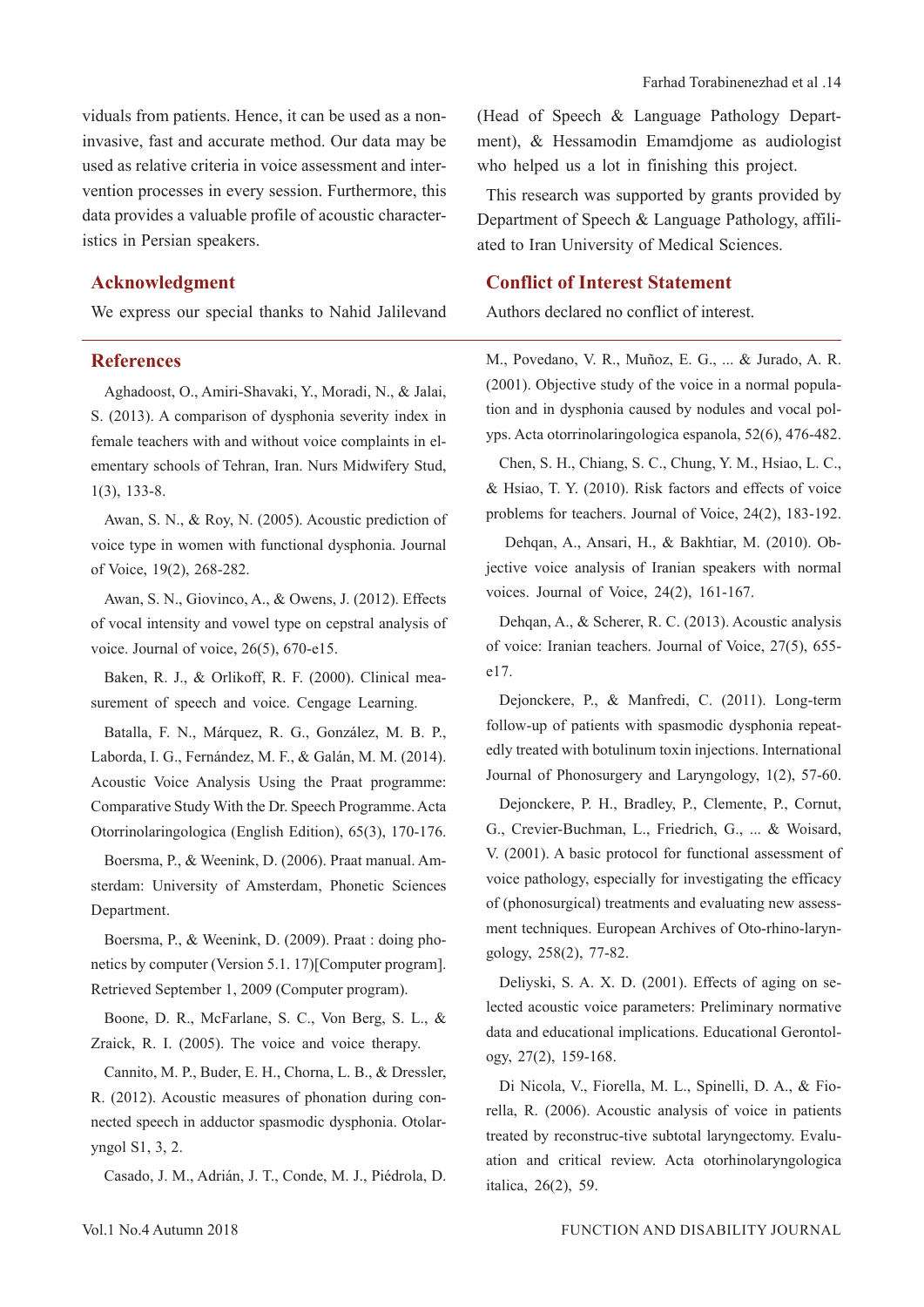#### 15. Acoustic Parameters in Persian-Speaking Patients with Dysphonia

Dibazar, A. A., Berger, T. W., & Narayanan, S. S. (2006). Pathological voice assessment. In Engineering in Medicine and Biol-ogy Society, 2006. EMBS'06. 28th Annual International Conference of the IEEE (1669-1673).

Dirk, L., & Braun, A. (2011, August). Voice parameter changes in smokers during abstinence from cigarette smoking. In Proc. of International Congress of Phonetic Sciences (ICPhS XVII), HongKong, China, Hong Kong (pp. 17-21).

Eadie, T. L., & Stepp, C. E. (2013). Acoustic correlate of vocal effort in spasmodic dysphonia. Annals of Otology, Rhinology & Laryngology, 122(3), 169-176.

Felippe, A. C. N. D., Grillo, M. H. M. M., & Grechi, T. H. (2006). Standardization of acoustic measures for normal voice patterns. revista Brasileira de Otorrinolaringologia, 72(5), 659-664.

Finger, L. S., Cielo, C. A., & Schwarz, K. (2009). Acoustic vocal measures in women without voice complaints and with normal larynxes. Brazilian journal of otorhinolaryngology, 75(3), 432-440.

Goberman, A. M., & Blomgren, M. (2008). Fundamental frequency change during offset and onset of voicing in individuals with Parkinson disease. Journal of Voice, 22(2), 178-191.

Little, M. A., McSharry, P. E., Hunter, E. J., Spielman, J., & Ramig, L. O. (2009). Suitability of dysphonia measurements for telemonitoring of Parkinson's disease. IEEE transactions on biomedical engineering, 56(4), 1015-1022.

Lowell, S. Y., Kelley, R. T., Colton, R. H., Smith, P. B., & Portnoy, J. E. (2012). Position of the hyoid and larynx in people with muscle tension dysphonia. The laryngoscope, 122(2), 370-377.

Naufel, dFA., Grillo, M., Grechi, T. (2006). Standardization of acoustic measures for normal voice patterns. Brazilian journal of otorhinolaryngology, 72(5), 659.

Nicolosi, L., Harryman, E., Kresheck, J. (2004). Terminology of communication disorders: speech-languagehearing: Lippincott Williams & Wilkins.

Olszewski, A. E., Shen, L., & Jiang, J. J. (2011). Objective methods of sample selection in acoustic analysis of voice. Annals of Otology, Rhinology & Laryngology, 120(3), 155-161.

Pépiot, E. (2014, May). Male and female speech: a study of mean f0, f0 range, phonation type and speech rate in Parisian French and American English speakers. In Speech Prosody 7 (pp. 305-309).

Safari, M., Amirshuki, Y., Ghorbani, A., & Izadi, F. (2009). The effect of speech therapy on laryngeal stroboscopic features of patients with vocal cord nodules. Iranian Journal of Otorhinolaryngology, 21(55), 11-16.

Saloni, R., Sharma, K., & Gupta, A. K. (2014). Classification of High Blood Pressure Persons Vs Normal Blood Pressure Persons Using Voice Analysis. IJ Image, Graphics and Signal Processing, 47-52.

Schindler, A., Mozzanica, F., Vedrody, M., Maruzzi, P., & Ottaviani, F. (2009). Correlation between the Voice Handicap Index and voice measurements in four groups of patients with dysphonia. Otolaryngology—Head and Neck Surgery, 141(6), 762-769.

Schötz, S. (2007). Acoustic analysis of adult speaker age. In Speaker Classification I (pp. 88-107). Springer, Berlin, Heidelberg.

Sebastian, S., Gowri, M. (2014). Differential diagnosis of adductor spasmodic dysphonia and muscle tension dysphonia using acoustic parameters. Otolaryngology online journal. 4(4), 22-7.

Shao, J., MacCallum, J. K., Zhang, Y., Sprecher, A., & Jiang, J. J. (2010). Acoustic analysis of the tremulous voice: assessing the utility of the correlation dimension and perturbation parameters. Journal of communication disorders, 43(1), 35-44.

Sonu, RS. (2012). Disease Detection Using Analysis of Voice Parameters. TECHNIA - International Journal of Computing Sci-ence and Communication Technologies.

Stepp, C. E., Hillman, R. E., & Heaton, J. T. (2010). The impact of vocal hyperfunction on relative fundamental frequency during voicing offset and onset. Journal of Speech, Language, and Hearing Research, 53(5), 1220- 1226.

Streiner, D. L. (2013). A guide for the statistically perplexed: Selected readings for clinical researchers. University of Toronto Press.

Toran, K. C., & Lal, B. K. (2009). Objective analysis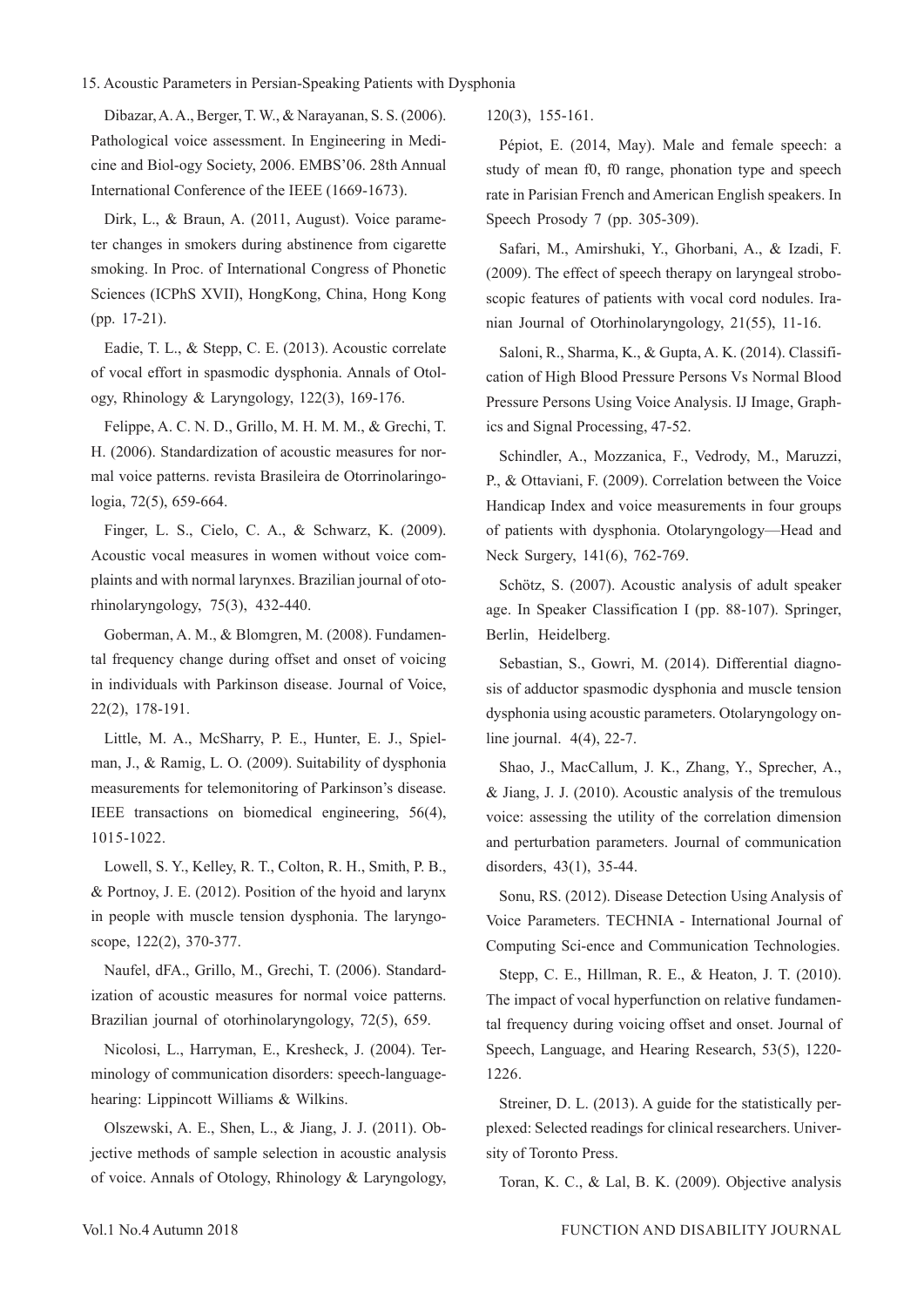of voice in normal young adults. Kathmandu University Medical Journal, 7(4), 374-377.

Wang, C. C., & Huang, H. T. (2004). Voice acoustic analysis of normal Taiwanese adults. JOURNAL-CHI-NESE MEDICAL ASSOCIATION., 67(4), 179-184.

Wolfe, V., & Martin, D. (1997). Acoustic correlates of dysphonia: type and severity. Journal of Communication Disorders, 30(5), 403-416.

Zojaji, R., Mirzadeh, M., Nourian, A., & Sadeghi, H. (2007). Efficacy of voice laboratory in evaluation of treatment in dysphonic patients. Iranian Journal of Otorhinolaryngology, 19(49), 3-8.

ZZraick, R. I., Wendel, K., & Smith-Olinde, L. (2005). The effect of speaking task on perceptual judgment of the severity of dysphonic voice. Journal of Voice, 19(4), 574- 581.